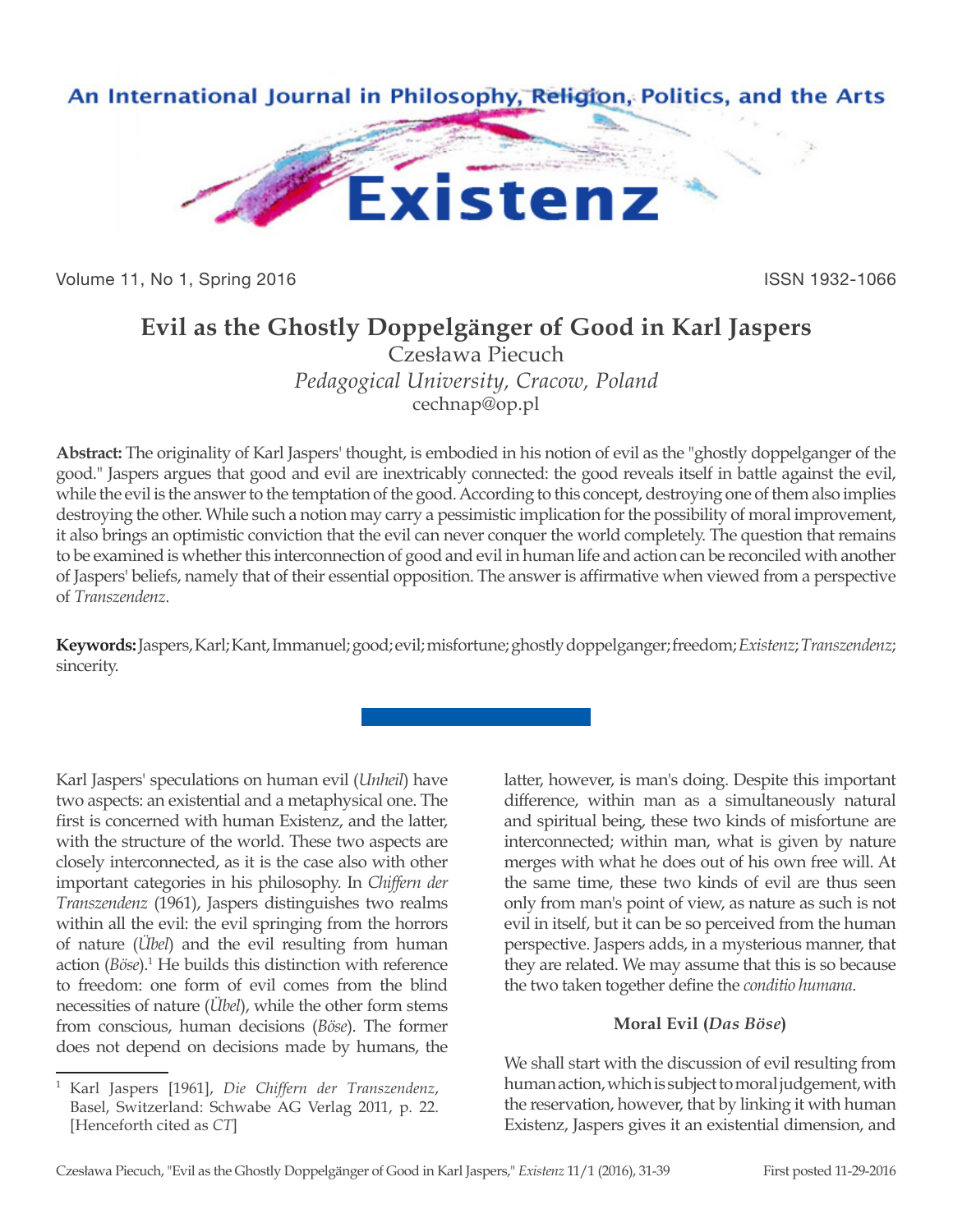therefore it loses its purely ethical character.<sup>2</sup>

In the second volume of his *Philosophie* (1932), Jaspers devotes some discussion to evil (*Böse*) resulting from action, in which he attempts to find its roots in the human will.<sup>3</sup> It needs to be noted that Jaspers clearly links man's freedom to good, when stating that the will is free only when it chooses the good, whereas when it turns to evil, it becomes subjected to enslavement. In regard to this point he differs from Kant, who claims in his work *Religion Within the Bounds of Bare Reason* (1793- 4) that evil cannot be the aim of the will, because a man who desires evil would be identical to the devil himself. According to Kant, man does not possess a malicious mind that would wish evil for evil's sake, yet as Jaspers notes, in Kant "man only lives in indecision" (*lebt nur im Widerstreit*, *CT* 25).4 In contrast to Kant, Jaspers locates evil will within man, which he calls "the negativity of his volition" (*Negativität seines Wollens*). By the same token, he does not consider evil as a diabolical, but as a human phenomenon.

Therefore, according to Jaspers, evil will does exist, and this is decisive for the nature of the evil, because without that will, it would not exist. Jaspers insists, "it is the *will alone* that can be *evil*" (*PII* 170, emphasis in the original). It is the will that brings evil into the world, and apart from it, evil is not inherent to either physical or spiritual entities. In this conceptualization of evil will, we find resonance of the main premises pertinent to Jaspers' philosophy of humanity. In his concept, the essential point of "good will" is "possible *Existenz*" (*mögliche Existenz*), which is the basis for the personal being; Jaspers equates good will with the pursuit of the realization of existence, and, conversely, evil will with the annihilation of *Existenz* for the sake of *Dasein*. He states, "evil is the will that directs itself against possible existence" (*PII* 171). This means that freedom, when subjected to empirical *Dasein*, becomes annihilated.

In this view of Jaspers, a peculiar paradox is revealed: will, as the willing of evil, leads to the negation of itself. By negating *Existenz*, the will negates its own freedom, as the proper (*eigentliche*) freedom in Jaspers' philosophy is equated with *Existenz*. This makes it

<sup>4</sup> All translations made by the author.

clear that the will is free only insofar as it is good, while evil will ceases to be free. In turn, Jaspers arrives at the statement that in this case choice does not exist; the will does not choose between good and evil, but it is will only as good willing, while the willing of evil is will no more; it turns upon itself, it is "the turning against itself" (*Umkehr gegen sich selbst*), and a counter-freedom (*Gegenfreiheit*).

Next, I treat the consequences of the difference between good will and evil will. Good will leads to the rise (*Aufschwung*) of *Existenz* toward *Transzendenz*, and thereby enhancing personal development, being oneself; love of being is its substance. Conversely, evil will replaces *Existenz* with *Dasein*; it is focused on empirical survival, thus rejecting true being, and is informed by the hatred of the latter. The basic dichotomy of these two aspirations, visible herein, is significant for our discussion: on the one hand, unconditional striving for good based on freedom and the love of true being, the "will to being" (*Wille zum Sein*), which expresses the nobility of human being, and on the other, striving toward evil, enslaved and permeated, with hatred toward being, characteristic of the empty *Dasein*, the "will to nothingness" (*Wille zum Nichts*). The former progresses in communication with another person, while the latter, the lack of one's own true being also means the loss of the connection with another; freedom versus enslavement; love versus hate; true being versus nothingness. Therein the significant difference is revealed between good and evil according to Jaspers—we shall return later to that.

## **Essentially Evil Will (***Im Grunde böser Wille***)**

Another significant difference between good will and evil will, according to Jaspers, can be found with regard to the subject matter of knowledge. Like Kant and Socrates before him, Jaspers also holds the belief that knowledge is the path to the good, that in fact they are one and the same. This pertains to the knowledge of what is good, and what is evil, which, in Jaspers' view, is obtained in communication with other people. However, when it comes to evil will, interesting differences can be noted. In contrast to Socrates or Kant, who believed that the lack of knowledge is the source of evil, Jaspers maintains that evil is born when the "will knowingly turns against itself" (*PII* 172). It is his belief that man can consciously desire evil, and in this way his will becomes evil: "it must be the evil will that does this, and simultaneously knows of its action or is capable of

<sup>2</sup> In Jaspers, the general ethical premises are adopted from an existential perspective, thus they lose their universal quality.

<sup>3</sup> Karl Jaspers [1932], *Philosophie II: Existenzerhellung*, Berlin, Germany: Springer 1973, p. 170. [Henceforth cited as *PII*]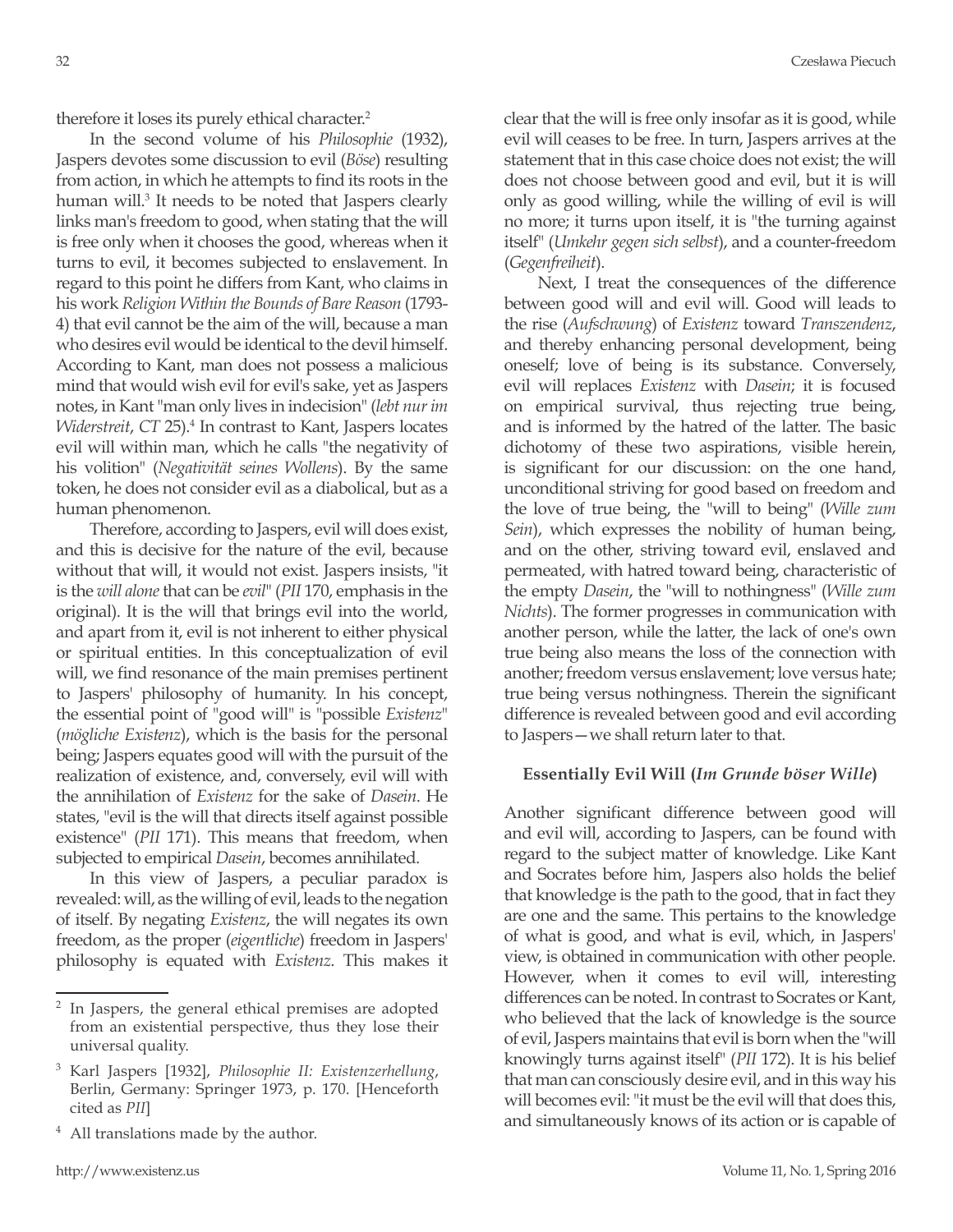knowing it" (*PII* 172). At the same time, Jaspers finds it inconceivable that this mechanism of the will turns against itself and against all being, this destructive drive of the will toward evil.<sup>5</sup> He presupposes that some enigmatic suppression of the desire for true knowledge must thereby occur. It is one of several enigmas or unexplained points within Jaspers' thought.

As is well known, Kant saw this differently: initially, in his critical philosophy, he focuses above all on the good; and the good, according to both Socrates and Kant, results from the concord between will and reason. That is why the good springs from the will being subjected to reason, which has discovered moral law. At that time Kant's belief in reason as the source of good is prevalent; the good that allows humanity to build "the kingdom or realm of ends" (*Zweckreich*) as presented in the *Foundations of the Metaphysic of Morals* (1785). In this period Kant presents an optimistic philosophy of the good, his ethics is the ethics of good, he is not occupied with the conflict between will and reason, as the good will is the good in itself. Kant stands for progress as he states that human reason is making headway towards a better world. It is not until his work on *Religion Within the Bounds of Bare Reason* that Kant raises the issue of evil.<sup>6</sup> He begins his speculations there with a most pessimistic statement, namely that the world is wallowing in evil. At this juncture we see the change in his position, as he notices that evil cannot be rationally explained; to him, it becomes an enigma.<sup>7</sup>

When Jaspers discusses Kant's concept of radical evil (*das radikal Böse*), he stresses that according to Kant, the propensity to evil belongs to man's freedom, whence springs this specific inversion, namely that the completion of duty is made dependent on the realization of happiness. Jaspers writes: "He [man] executes the inversion (perversion) of the conditioning relation."8 Will makes the pursuit of happiness the condition for following the moral law, instead of making the following of the law the condition for happiness; as a result, what is unconditional, becomes conditioned. Jaspers notes that for Kant the "propensity to evil belongs to man as man" (*RB* 112) and because evil is linked to man's freedom, it cannot be eradicated. However, despite this, Kant sees a possibility of finding a way leading from radical evil to the good will, through the "revolution of the inner attitude" which is the transformation of will itself, and which he equates, in a manner of speaking, with recreation or reconstitution of man. But here we also arrive at an enigma, as Jaspers stresses that the origin of this propensity to radical evil is one of the greatest mysteries in Kant, which cannot be logically explained; similarly, the aforementioned transformation, which in his opinion moves the problem of evil in Kant's thought into the realm of Christian theology (*RB* 125-6).

In a similar way to Kant, Jaspers states that "evil is a part of us" (*unser Teil ist*) 9 and he, hence, opposes its objectification and its treatment as if it were something external to man, and as if in this way its consequences could be avoided. Like Kant, Jaspers also believes that there is no evil power in the world, no diabolical evil, but that there is only human evil, which he describes as being ordinary. In his view, this ordinary evil springs from a lack of unconditionality in human action. And

- <sup>8</sup> *Er vollzieht die Verkehrung (Perversion) des Bedingungsverhältnisses*. Karl Jaspers, "Das radikal Böse bei Kant" [1935], in *Rechenschaft und Ausblick*, München: R. Piper 1958, pp. 107-56, here p. 111. [Henceforth cited as *RB*]
- <sup>9</sup> Karl Jaspers, *Der philosophische Glaube angesichts der Offenbarung*, München: Piper 1962, p. 317. [Henceforth cited as *PGO*]

<sup>&</sup>lt;sup>5</sup> In regard to his incomprehension of this drive, Jaspers coincides with Socrates up to a point. In his ethical intellectualism, as a result of equating moral knowledge of the good with willing the good, Socrates arrives at an absurd conclusion stating that the soul which does evil voluntarily is better than the one which is involuntarily evil, and in his conversation with Hippias he admits that he cannot agree with himself regarding his own argument. The difference between the two philosophers seems to be rooted in the fact that for Socrates, evil springs from the lack of awareness of evil, that is, the lack of full knowledge of evil, while for Jaspers, evil results from a voluntary action consisting in withholding the desire for full knowledge.

<sup>6</sup> Aleksander Bobko presents this interpretation of Kant's philosophy in his work Myślenie wobec zła, Kraków, Poland: Instytut Myśli Józefa Tischnera 2007, pp. 181ff.

It should be noted that when Kant presumes that the will follows reason, he seems to fall into the same

trap as Socrates. They both share humanism's belief that man will not consciously, or voluntarily, choose evil. Kant thinks that man desires the good, and that reason tells him, what is the good; that man is good by nature, and therefore he chooses the good. Yet at the same time he notices in man a propensity to evil, which, in his opinion, does not result from the desire for evil itself, but rather the desire for happiness.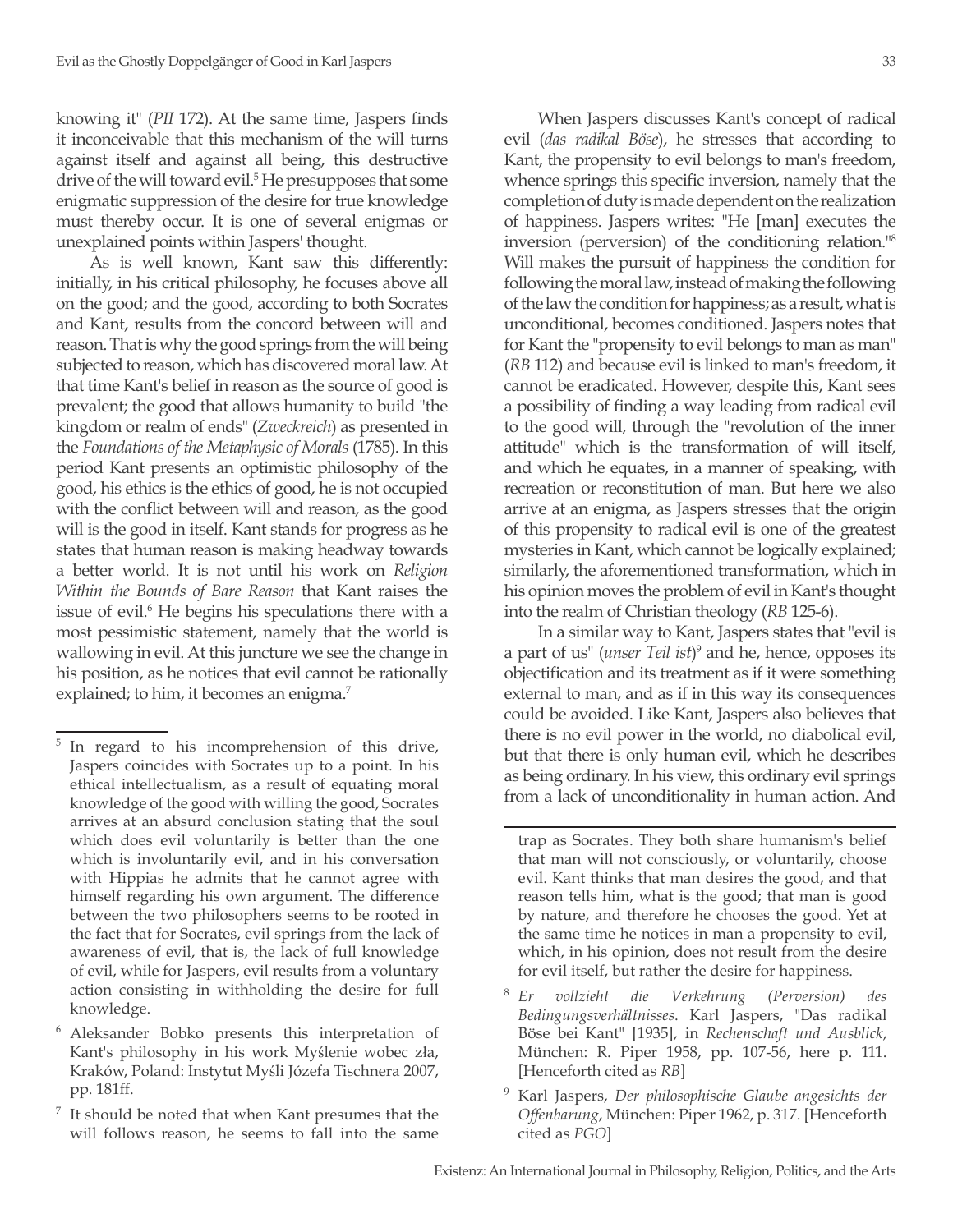yet it is this human evil, as a conscious turning away from good, which approximates diabolical evil—so to say, as if the devil itself was involved. And here again we arrive at an enigma, reaching down to the very foundations of human will: perceiving in oneself this possibility of a conscious turning away of the will from the good, voluntarily wishing for evil, leads man to a position in which he has to state about himself: "I understand myself in my will as essentially evil" (*PII* 173).10

## **Reciprocal Action between Good and Evil**

The originality of Jaspers' view of evil, however, in my assessment consists above all in his reflections on the interrelationship between good and evil. Surprisingly, Jaspers states that good and evil not only are inextricably linked to the human being, but also that they are inseparable. He therefore rejects not only the ancient eudemonic tradition which proclaims the possibility of attaining absolute moral perfection, but also the view that evil could be overcome—a view to which Kant also temporarily adhered—for instance by way of progress, learning, or self-education, as a result of which man would be able to possess goodness forever, and humanity could actually attain perpetual peace.

At this point it is helpful to remember that Jaspers considers evil to be insurmountable, and yet, he argues, that one should not surrender to it, for hope to conquer evil triggers struggle against it, and brings—albeit only a momentary—victory. During it—and this is key the good reveals itself. Jaspers confers, "as evil is not destroyed, and only in the struggle against it, the good becomes reality" (*PII* 173).

This bond of good and evil constitutes the basic characteristic of Jaspers' understanding of man's position in the world: "he can never realize himself truly and purely, never perfectly, never self-sufficiently" (*PGO* 317). This is so because, according to Jaspers, even the very awareness of victory over evil contains an element of evil, springing from being content with oneself for being good—incidentally, Kant already mentioned this as one possible form of evil. Jaspers adds to this, that the victory over evil is never the success of a sole individual, and also, that such a victory, in a way, tempts evil.

We see that here is the source of this boundary situation, which Jaspers calls the total, incomprehensible, and indelible guilt. The guilt is born from the consciousness of the lack of absolute purity of one's actions, while the false belief in such purity Jaspers calls "the pride of a narrow minded man" who does not perceive the ambiguities and the variety of motives in his actions.<sup>11</sup>

For Jaspers, only good and evil in combination determine the human fate:

History of the world ambiguously shows its changing aspects: the growth of great figures and creations, the progress of understanding and its practical application resulting from knowledge and inventions, the changes in overall circumstances, observing the all-conquering process of destruction until the at ever increasing speed approaching doom, which is not anymore occurring in singularity, but in regard to the whole. [*PGO* 313]

The specific interrelationship between good and evil is well reflected in Jaspers' powerful statement that evil is the ghostly doppelganger (*der gespenstige Doppelgänger*) of the good (*PII* 174). This denomination signifies that the good has logical precedence. This means, therefore, firstly, that evil needs the good as its prototype, which it distorts, and secondly, that the presence of the good provokes evil to distort it, as a doppelganger cannot precede its prototype. And yet again, it would demonstrate that the good could not occur in its pure form in the world, but that it is always accompanied by its ghostly shadow, which is undermining the absolute character of the good. A pessimistic conclusion follows from Jaspers' term, namely, that good and evil need one another, and not only is the evil dependent on the good, but also, in a sense, the good is dependent on the evil.

From this, further conclusions would follow: if good and evil co-create the human situation, and neither occurs alone, then the evil needs the good in order to distort it, while the good is fighting its distortion. That is why Jaspers advises us to be vigilant. Although it would seem that the good and the evil are fundamentally different, as we tried to demonstrate above, in Jaspers, they are in the very core of the human being mysteriously intertwined, so that one easily morphs into the other. Of course, we are here concerned with vigilance in the face of evil, which, as I

<sup>10</sup> *Ich erfasse mich in meinem Willen als im Grunde böse*. We can draw an analogy between this statement, which refers to a primal contamination of man, and the biblical parable of the original sin, which burdens humanity from the outset. In this case, however, we are transported to Jaspers' world of ciphers.

<sup>11</sup> Karl Jaspers, *Psychologie der Weltanschauungen [1919]*, Berlin: Springer 1960, p. 278. [Henceforth cited as *PW*]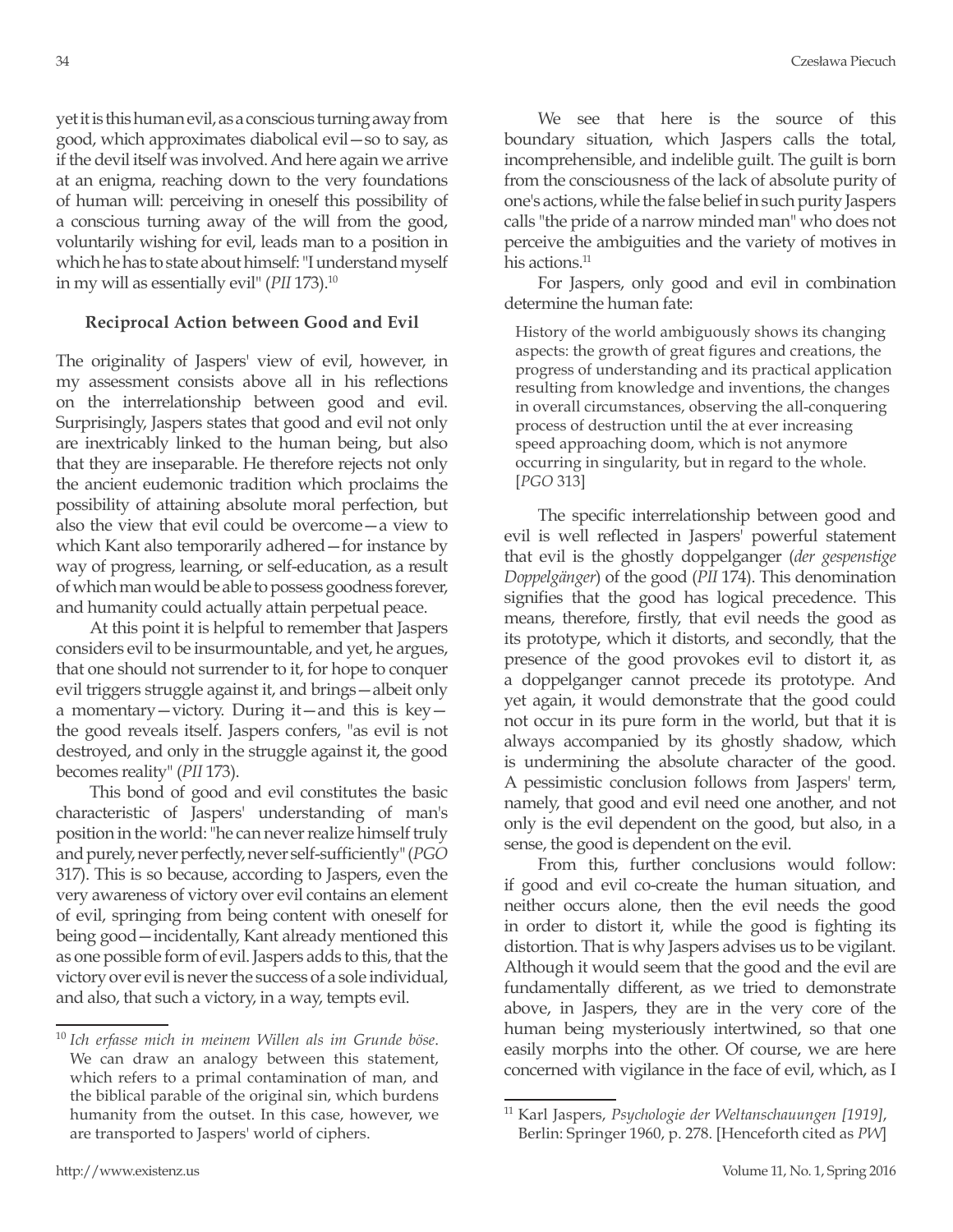have indicated before, is contained in the possibility of enslaving the will by empirical *Dasein*: by not opposing it, we are effectively contributing to its victory.

Vigilance is also important in another regard because, as Jaspers believes, this concurrence of good and evil may cause the illusion that evil contains some truth, which might attract us. "This lies at the human boundary: the law of the day does not rule over the passion for the night. They are mutually exclusive. But deep down, they depend on each other" (*PGO* 317). Therefore a desire can be born in a man to follow many contradictory directions, without commitment. Jaspers speaks in this context of "a dangerous desire to approach all gods and devils, yet without subservience to any one of them" (*PGO* 317).

We can see that Jaspers' depictions testify to his profound knowledge of man's soul. It seems as if he placed, on the one hand, two ancient, cosmic Manichean powers, the two gods—light and darkness—within the human soul, where, eternally intertwined, they fight their inconclusive battle. And yet, on the other hand, we encounter puzzling statements by Jaspers, that seem to situate these powers outside man, for instance, when he writes that "the reality of the *Dasein* of humans seems to be determined by some destiny beyond all freedom, in which freedom itself constitutes a factor that causes that which it does not want" (*PGO* 314). This, similarly to the aforementioned enigmas, leads us to wonder whether evil, according to Jaspers, is indeed ordinary and human in character, or whether it is extraordinary and superhuman?

These questions spring from a degree of uncertainty which is notable in Jaspers' view: on the one hand, Jaspers believes that evil is real, an objective of will, a real turning of the will away from Existenz and subjecting it to *Dasein*. On the other hand, we have his definition of evil as a doppelganger, and therefore something secondary to the original good. He also refers to evil in terms of the "phantom that is there as if quasi behind the back of the good will" (*PII* 172), a kind of an apparition, and, therefore, something that seems to be not entirely real. These denominations seem to diminish evil, much like Jaspers' statement that human evil is ordinary and not some absolute evil with a greatness of its own. He maintains that "what is diabolical as opposed to godly would possess a greatness that cannot be real in the world" (*Das Teuflische wäre als das Widergöttliche selbst von einer Grösse, die im Dasein nicht wirklich sein kann*), and, he adds, "if the evil becomes real, then it is already unclear and it can be no longer absolute

evil" (*PII* 172). This creates the impression that Jaspers is alternating between recognizing evil as merely a distorted reflection of the good, and acknowledging it as a dark power, independent of man, and expressed in the aforementioned *Verhängnis*, to which freedom is subjected. In favor of the first version, which agrees with Kant claiming that evil has a humane, and not diabolical dimension, we observe that Jaspers, like Kant, sees the roots of evil in the dependence on the existential actualization of the *Dasein*-happiness, which would bring Jaspers close to Kant's "radical evil".12 In favor of the second reading, we can adduce his statements on destiny, on the mysterious, conscious turning of the will away from the good, on discovering, within oneself, the "essentially evil will," or even the statement that human evil approximates diabolical evil.

Another controversy stems from the interrelationship between good and evil, which seems to blur the boundaries between the two concepts, and thus to introduce relativity. The latter is in contrast with Jaspers' stance as to the reality and absoluteness of evil, and his belief that there is a fundamental difference between good and evil, which I have accentuated at the beginning of this discussion. Jaspers poignantly portrays human reality as being permeated by universal misery. It is this misery, horror, and evil that defines the human situation, which Jaspers calls the ultimate situation of man. At the same time, he stresses that "the realization of misfortune is always done against the criterion of the glory of nature or the goodness in people, who provide us with the measure for what we perceive as the great misfortune, and who themselves are as real as is that misfortune" (*CT* 22). Is it therefore possible to reconcile these two standpoints, namely, that good and evil are radically opposed to one another, and also, that

<sup>12</sup> According to Kant and Jaspers evil results from the enslavement of the will through the striving toward the *Dasein*-happiness that follows the satisfaction of factual needs. Like Kant, Jaspers indicates such causes of evil as giving way to passion, egoism, license—as is the case with Kant's radical evil, especially, if the happiness that is given priority is to be understood in terms of hedonism. However, we should reiterate, there is an important difference here, based on the understanding of good will, which in Kant's case has a decidedly moral dimension, as it signifies subjection to moral law even at the cost of happiness, while in Jaspers' case it has an existential dimension, as it is directed to actualization of *Existenz*, even at the cost of *Dasein*.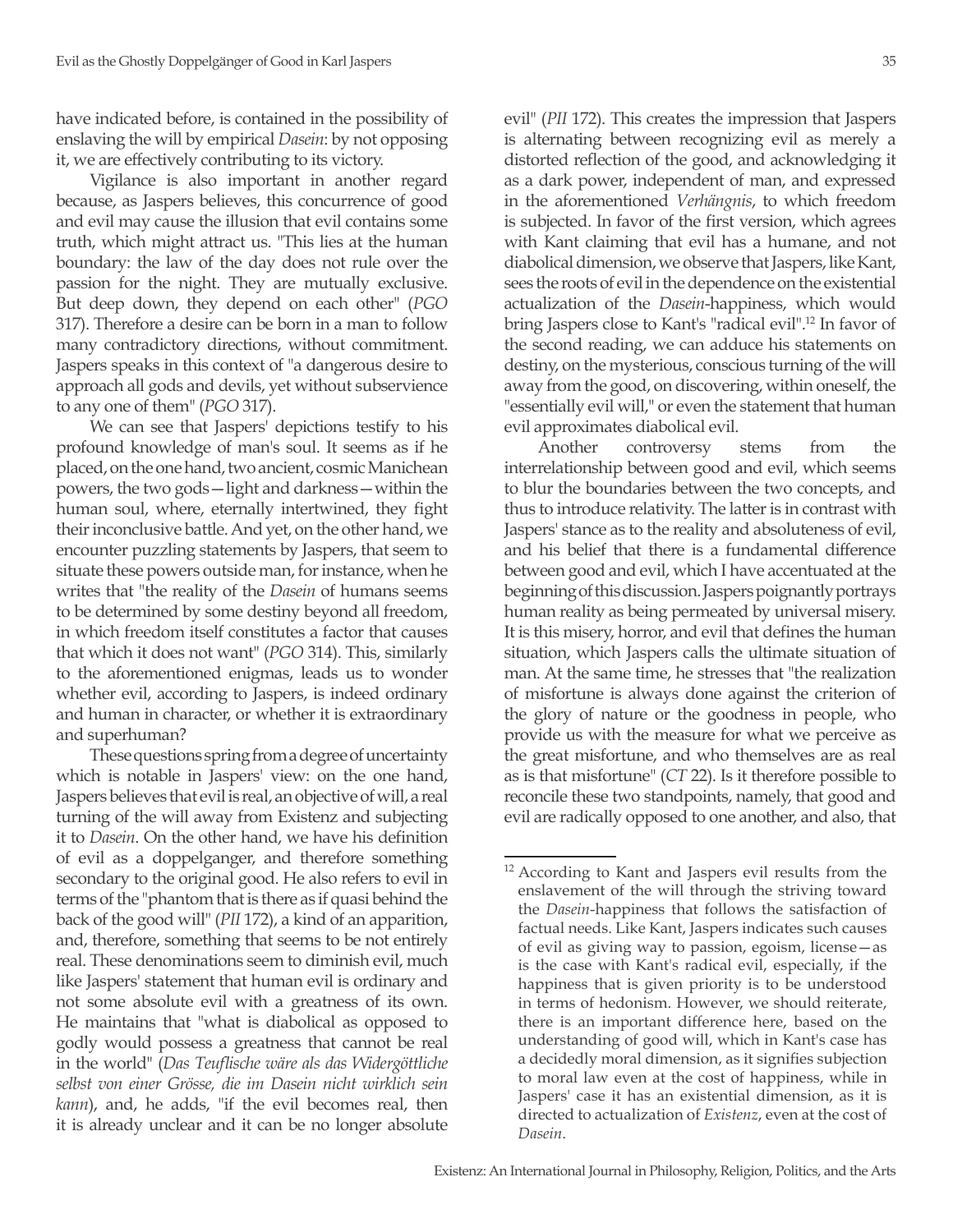they are inextricably connected? What could be their connection? We shall attempt to answer this question at the end of this essay.

#### **Earthly Misery**

The above portrayal of human misfortune, contained in the category of the ultimate situation of man, brings us to the realm of evil of the other kind, which is as incomprehensible as the evil resulting from human action: namely the evil which man experiences in the world, pertaining to the structure of reality in which he is living. In Jaspers' work, this second kind of evil is expressed in terms that are specific to his philosophy. And so the contradictions permeating human life are already to be found in Jaspers' first work of philosophy, his *Psychologie der Weltanschauungen* in terms of the "antinomic structure of the *Dasein*" (*PW* 232-47).13 Man's being torn between contradictions, the failure he experiences in the course of his life, is later called foundering (*Scheitern*). In his *Philosophie* Jaspers also notes that the antinomic structure of the world signifies the lack of ultimate fulfillment. It appears "as the hopeless misery within the world" (*PII* 250). Negativity and inexplicability of man's situation are most emphatically expressed in his description of boundary situations (*Grenzsituationen*), which are elaborations of the ultimate situation (*Grundsituation*)—Jaspers treats these already in his first work of philosophy, later expands them in his *Philosophie*, and returns to them in his subsequent works.

In man's ultimate situation, other kinds of misfortune are also contained; their source is lying in the very nature of reality. They spring from the fact that when acting, man faces infinite choices, and he is never able to realize all the options. When choosing his path, he sees other paths that he has not selected, and by realizing one possibility, he rejects and erases other possibilities. Each movement from the infinity of possibilities to the finite reality means losing all the other chances forever. This loss causes man to feel a sense of discontent, and also a sense of guilt; it feels like as if he was losing a part of himself, namely, the part that he will never be able to realize. Jaspers points to man's characteristic aspiration to fully realize his possibilities, to self-realization, which would mean achieving one's own individual perfection. But, as Jaspers states: "no man can actualize all that lies within him" (*PGO* 316). Therefore, man perceives the choice of one possibility at the cost of other possibilities as selflimitation, as life in narrowness (*Enge*), which evokes the feeling of imperfection and the ensuing feeling of guilt. As a reaction to this, he wishes to remain in the realm of possibility, and he resists reality (*sträubt sich gegen der Realität*).14 Jaspers is negatively critical towards the avoidance of involvement and taking responsibility, rather he advocates courageously accepting one's limitations, answering for the choice one has made, and remaining faithful to one's decision. This braving one's frailty is accompanied with the aforementioned guilt resulting from the acceptance of oneself in one's limitations. Life's misfortune has its source in the discrepancy between what man desires as full perfection, the ideal, and that to which he is doomed. He regards this desire as a kind of self-delusion, for if man wants to stay alive, he must get involved with the world, and this means that he cannot avoid this form of misery, namely, living sensing imperfection. Here we see the inevitability, which is characteristic for Jaspers' boundary situation of guilt: man is guilty, when he gets involved, because in this case he lives in the narrowing of his possibilities; and he is guilty too when he does not get involved, because then his life lacks seriousness.

Jaspers addresses the age-old problem of the reasons for human misfortune as it results from human action and also pertains to the structure of the world. He poses the great question, which keeps returning in the history of philosophy: who is guilty of the unhappiness and evil in the world, who is responsible for it? "If I knew the beginning of my guilt, it would become confined

<sup>&</sup>lt;sup>13</sup> By which term he means insurmountable opposites and man's total conflict with the world; both his external and inner life are permeated by contradictions. Man encounters insurmountable boundaries both in regard to knowledge and action: he suffers failure, being unable to attain absolute truth in cognition, or absolute meaning in life. Already in his first philosophical work, Jaspers argues that the futility of efforts, great suffering, and the pain of numerous losses combine to define human fate.

<sup>&</sup>lt;sup>14</sup> Jaspers' description, showing man pausing in the realm of possibility, is reminiscent of Søren Kierkegaard's portrayal of his aesthetic hero, torn between countless possibilities, who out of fear of risk and failure, and above all, of responsibility, switches from one possibility to another, without choosing any of them seriously and responsibly. This attitude of a torn man as well as the non-involved man as described by Jaspers, is prone to infidelity, which becomes the rule of irresponsible life.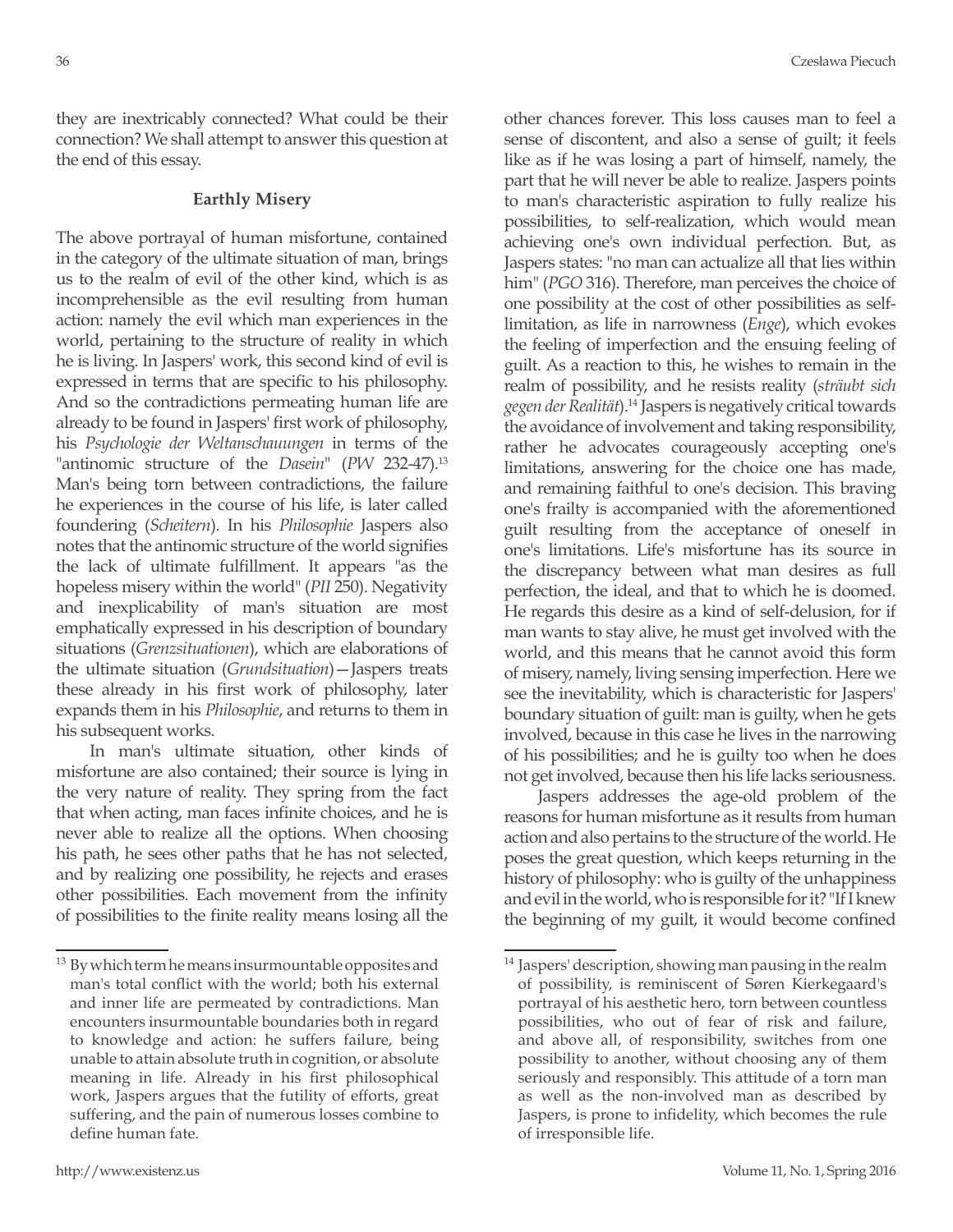and avoidable; my freedom would make it possible to avoid it" (*PII* 197). If human action is the source of evil, then with the sense of guilt that man feels arises doubt as to the very possibility of doing evil, which he finds in himself as given; and he asks who is guilty, whether he can be guilty. Jaspers' argumentation reads:

I know myself as responsible; therefore, I must be, in some sense, free, I become guilty. But who, or what, is guilty of me being free in the sense of the possibilityto-become-guilty, the necessity-to-become-guilty? [*PGO* 372]

Jaspers quotes various traditional attempts to answer the question as to the cause of both misfortune, and evil in the world, responsibility for them, and also for guilt: the karma and the transmigration of souls, the Gnostic narrative on the fall of angels, the Christian parable of the first parents tempted by the serpent and punished with expulsion from Paradise, the biblical story of Job, the concept of predestination, and Plato's tale of the world's creation out of chaos by the Demiurge; in his opinion, none of these theories provides a convincing explanation for the existence of evil.

He himself proposes a disposition of honesty (*Redlichkeit*), where the presence of evil is clearly perceived. This honesty requires the perception of the different paths that people choose and that they follow, inclusive of the path to nothingness in the passion for the night (*Leidenschaft zur Nacht*). Awareness of the fact that these choices exist in the world does not allow for an easy optimism, or for overt self-confidence; it advocates modesty towards one's own path, while warning against critical judgment. Jaspers does not condemn this path of passion for the night, but he calls it the desperately earnest one (*das verzweiflungsvolle Ernste*), thus distinguishing it from unserious life with no involvement. It should be stressed, however, that the awareness of the path to obliteration, the path of destruction of oneself and of the others, the perception of it and even, as he believes, the respect for it, does not mean, in his view, the acceptance of distortions and consent thereto, but rather facing them by way of communication in a loving struggle (*liebenden Kampf*, *PII* 71).

In difference to the speculative tradition of the West, Jaspers does not pose the question of the world creator's responsibility for the world, he does not accuse God, nor does he present a theodicy. He believes that man cannot blame divine *Transzendenz* for evil, as the divine

*Transzendenz* cannot be judged by human categories of good and evil. For Jaspers, on the one hand, the complete unknowability of *Transzendenz*, similar to the complete incomprehensibility of God for Kierkegaard, makes it impossible to pass moral judgment in categories of fairness, responsibility, and guilt.<sup>15</sup> On the other hand, Jaspers realizes that the human sense of justice requires finding the guilty party who can be blamed for all the world's evils and all the human imperfections, as man himself does not feel he is the author of such a world.

#### **Jaspers'** *amor fati*

Is there, then, no guilty party; is anyone responsible for evil in the world? Yes and no. We remember that Jaspers decidedly argues, as already noted, that the evil in the world is real and cannot be removed, and its reality means destruction while "what destroys must be something…has to exist. Evil…is...in itself a mighty adversary, it is the hatred, which feeds upon itself" (*PGO* 371-2). And even perhaps, as Jaspers seems to be warning us, it can become an irresistible power. However, he believes that seeking the sources of evil existing in the world somewhere beyond this world, is not justified from the outset, for when we reach beyond the world to its fundament and origin, we need to abandon the duality in which we recognize and judge things in the world, where "what exists for us, and what we are, is grounded in contradictions" (*PGO* 369). But, since at the fundament of Being in *Transzendenz* as understood by Jaspers—all contradictions, or opposites, disappear, we cannot know it, as knowing always occurs by means of juxtaposition. Jaspers claims that God knows neither evil, nor good. For Jaspers, like for Plato, Saint Augustine, or Kierkegaard, God is beyond evil. This would explain Jaspers' view that evil is not absolute in character, that it is not an extra-terrestrial power, but that it is ordinary, that is, it is human and of this world.

Jaspers explains that "evil, for us, lies within the phenomenon of time," therefore we cannot ask for its source by way of turning towards Being, which is outside time. The foundation of Being is the place, where all thought stops, and "we are left with the

<sup>15</sup> For Kierkegaard, divine *Transzendenz*, which is quite inaccessible to human understanding, may be expressed only through the power of absurdity; for Jaspers, it lies in his language of ciphers, remaining therefore beyond moral judgment, beyond good and evil.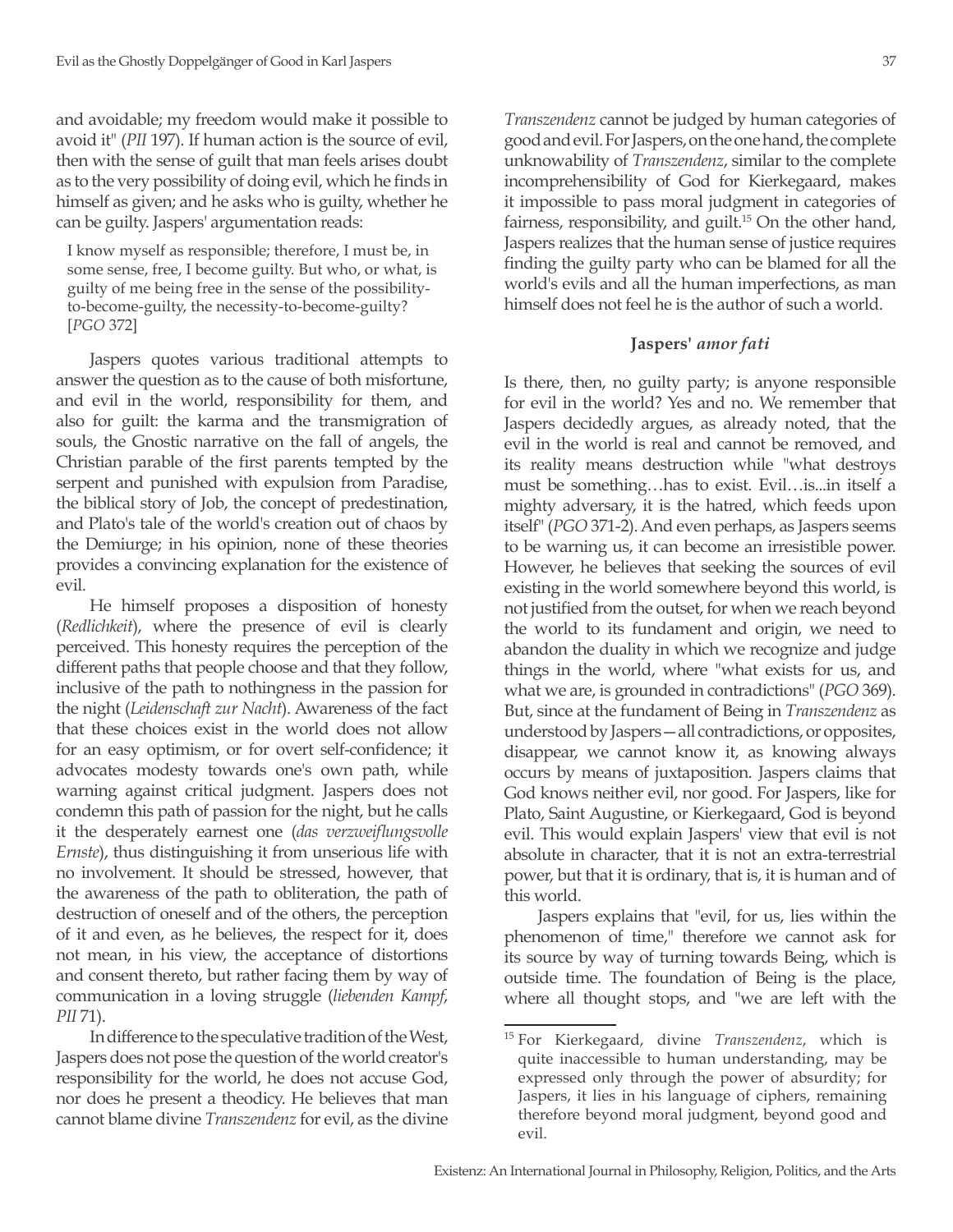comprehension of the incomprehensible" (*PGO* 383).

Jaspers ventures even further, when he states that not only we cannot judge God—the world's foundation, as remaining beyond our comprehension, but also we cannot judge the world as evil, as we do not know the world completely, in its entirety. "For the truthfulness of an honest human, neither the revolt nor the faith in harmony is acceptable" (*CT* 37).

Therefore, if evil is present, and if it destroys, who can take the responsibility and the blame, when it does not lie in the very cause of the miserable world, not even in the world itself? According to Jaspers, guilt and responsibility ultimately fall up man. We shall find the solution of the problem in Jaspers' understanding of existential freedom. He believes that: "Where there is freedom, there is also responsibility, and where there is responsibility, there is also guilt" (*PGO* 357). In his *Philosophie*, he writes: "Because I know myself as free, I consider myself guilty" (*PII* 196). Within this concept, paradoxically, man's freedom prompts the acceptance of necessity, and therefore, the accession to something that cannot be changed.

This shows that Jaspers' answer to the problem of evil is a certain *amor fati*. In his case it means that man accepts as his own that, which, as Jaspers puts it, happened before time: "It is as if I had chosen myself, the way I am, before time, and that choice, that in fact had never been made, I accept, by my deed of regarding it as mine" (*PII* 196-7). When taking upon himself that, which he cannot avoid, Jaspers' man also takes the responsibility for it; he behaves as if he, indeed, had chosen himself the way he is, back in eternity, and now, in time and he takes upon himself the consequences of such a choice, accepting the blame for the whole imperfection: his own, and the world's.

Jaspers refers to Kant's notion of sincerity (*Aufrichtigkeit*). He explains that "sincerity is my truthfulness when facing myself" (*PGO* 383). He calls for the attitude of sincerity toward human misery, consisting in being able to see both the rationality, beauty, and glory of the world and its futility, ugliness, and irrationality; in seeing the greatness of man in the flights of his *Existenz*, as well as his meanness and his downfall in its betrayal. For reality will not reveal itself to man in the form of an alternative between good and evil, but as the conjunction of good and evil. The attitude of sincerity may, to some extent, help man to take upon himself the guilt that is not his, the blameless guilt.

We have now reached that point which concludes

Jaspers' main philosophical considerations, to their climax and their main reference point, namely, to *Transzendenz*. According to Jaspers, man's sincerity is not suspended in a vacuum, and it would not be tenable as such, but it is "sincerity in the movement of certainty," which, as he believes, is led by the Oneness of *Transzendenz*. It is this power which guides man beyond all contradictions, including the one between good and evil. Jaspers' asserts in his philosophy that man's behavior in his existential situation ultimately requires the support in faith as a source of certainty, which is provided by the bond with *Transzendenz*. Elusive to human questions and judgments, *Transzendenz* is regained in the certainty of philosophical faith. This certainty, obtained in the act of faith, however, does not eliminate doubt, nor does it obliterate the questions posed by the mind. The guilt that burdens man not only does not explain the questions as to human misery, but it exacerbates them. After all, the mysteriousness of the world and of the interior of the human soul, which is revealed in Jaspers' considerations, prompts us to continue posing questions such as, for example: If the world and the transcendent Being were fully knowable, would evil lose its destructive character; would it turn out to be good, as a necessary element of harmony in this best of possible worlds, as it is proposed in Leibniz's theodicy, and in this case would man be pure and innocent?

To conclude: in Jaspers' concept, the evil, devoid of absolute character, is—in a manner of speaking—a temporary evil, relative not only to the world, but also dependent upon the good. This interdependency has the aforementioned pessimistic implication, and it also suggests the comforting conclusion that evil can never win over the good and rule over the world, because in that case it would also annihilate itself as the ghostly doppelganger. The victory of one of the two intertwined elements would eliminate both. But that unearths further doubts. Dependency of the evil on the good, and vice versa, in a sense, renders the good relative, and from this move there is only one step needed for saying that the evil is necessary for the existence of the good. And so in his *Psychologie der Weltanschauungen* Jaspers states: "only he who is a sinner can also be moral" (*PW* 238). He notes there that good adjoins evil so closely that we can notice the one merging into the other, and he agrees with Goethe, when he said in his speech to the Shakespeare day on 14 October 1771 in Frankfurt that: "what we are calling the evil is only the other side of the good." Can we, therefore, reverse this statement,